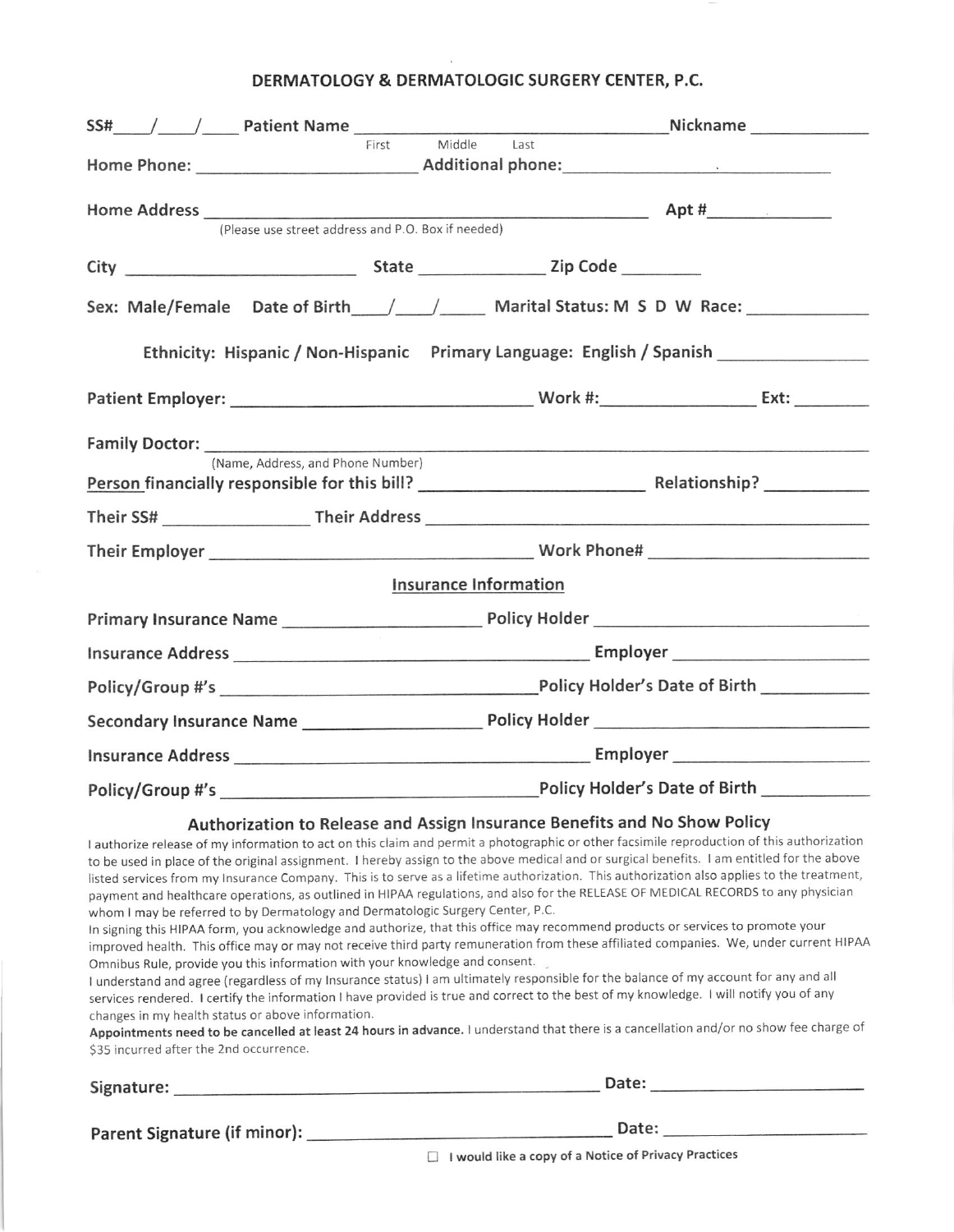|                                                                                                                                                                                                                                     |                                                                                                           | Date: 2008                                                                |  |  |  |  |
|-------------------------------------------------------------------------------------------------------------------------------------------------------------------------------------------------------------------------------------|-----------------------------------------------------------------------------------------------------------|---------------------------------------------------------------------------|--|--|--|--|
|                                                                                                                                                                                                                                     | Do you wear sunscreen daily or whenever you are in the sun and what SPF do you use? _______________SPF___ |                                                                           |  |  |  |  |
| If you have had Atypical Mole, Actinic Keratosis (Pre-Cancerous Lesion), Basal Cell Skin Cancer,<br>Squamous Cell Skin Cancer, or Melanoma treated in the past, please list where the lesion was located<br>and year treated below: |                                                                                                           |                                                                           |  |  |  |  |
|                                                                                                                                                                                                                                     |                                                                                                           |                                                                           |  |  |  |  |
| <b>Medication:</b>                                                                                                                                                                                                                  |                                                                                                           |                                                                           |  |  |  |  |
|                                                                                                                                                                                                                                     |                                                                                                           | If you have a medication list, please let us know and we can make a copy. |  |  |  |  |
| Please list any medications you currently take, please include vitamins or supplements and creams:                                                                                                                                  |                                                                                                           |                                                                           |  |  |  |  |
|                                                                                                                                                                                                                                     |                                                                                                           |                                                                           |  |  |  |  |
|                                                                                                                                                                                                                                     |                                                                                                           |                                                                           |  |  |  |  |
|                                                                                                                                                                                                                                     |                                                                                                           |                                                                           |  |  |  |  |
|                                                                                                                                                                                                                                     |                                                                                                           |                                                                           |  |  |  |  |
|                                                                                                                                                                                                                                     |                                                                                                           |                                                                           |  |  |  |  |
| Are you taking any blood thinners? (Coumadin, Warfarin, Plavix, Aggrenox, Aspirin, Vitamin E, Lovenox,<br>Pradaxa, Xalrato)                                                                                                         |                                                                                                           |                                                                           |  |  |  |  |
|                                                                                                                                                                                                                                     |                                                                                                           |                                                                           |  |  |  |  |
| Have you had an Influenza (Flu) Vaccine? If yes, Month/Year___________ Refused _______ Allergy______                                                                                                                                |                                                                                                           |                                                                           |  |  |  |  |
|                                                                                                                                                                                                                                     |                                                                                                           |                                                                           |  |  |  |  |
| Please list the pharmacy (Address/Location/City) you use and phone number if you know it:                                                                                                                                           |                                                                                                           |                                                                           |  |  |  |  |
| <b>Allergies:</b>                                                                                                                                                                                                                   |                                                                                                           |                                                                           |  |  |  |  |

Please list any medication allergies including Latex and Lidocaine: